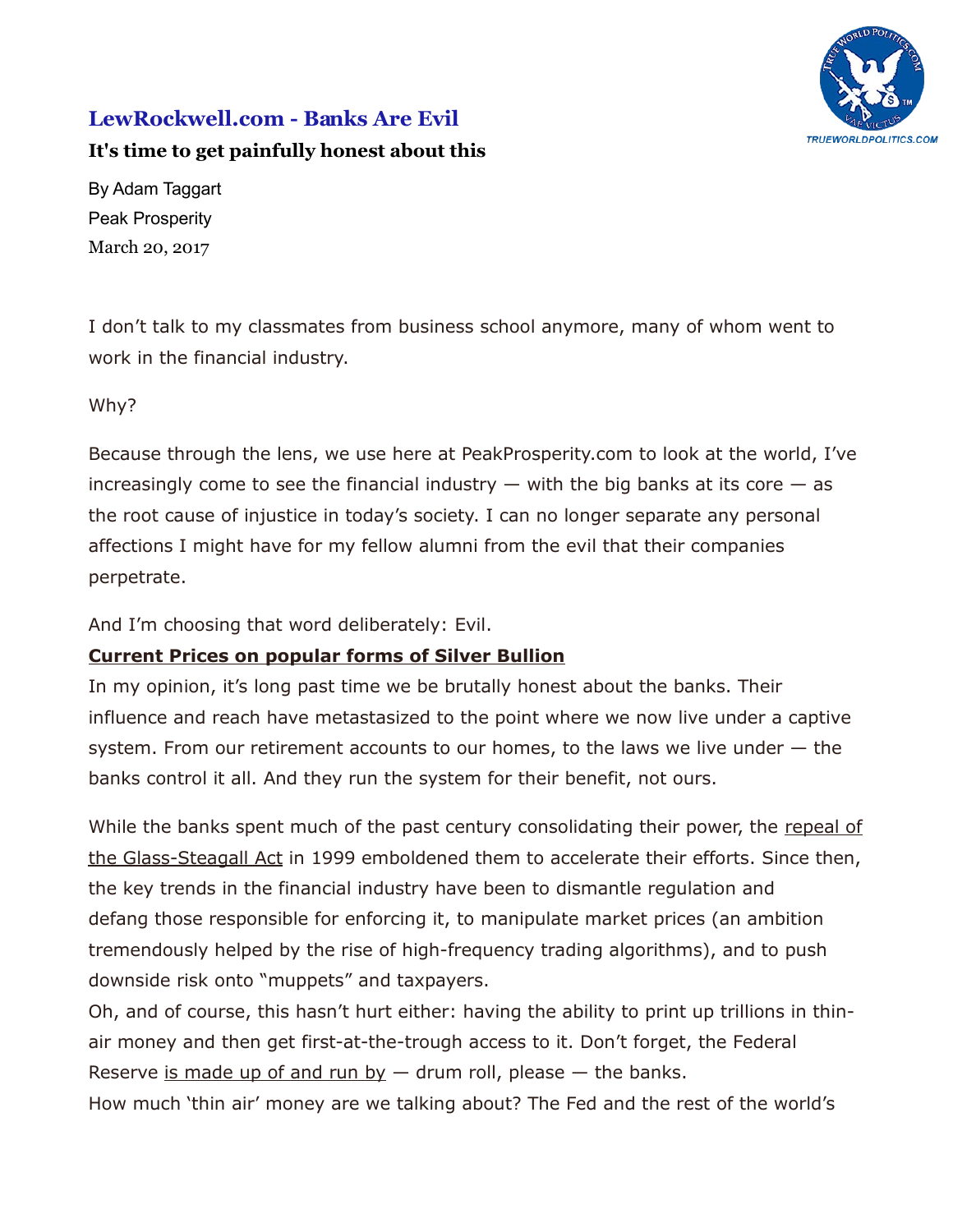central banking cartel have printed [over \\$12 Trillion](http://www.yardeni.com/pub/peacockfedecbassets.pdf) since the Great Recession. Between the ECB and the DOJ, nearly \$200 Billion of additional liquidity has been  $$ and continues to be  $-$  injected into world markets each month(!) since the beginning of 2016:

Still plenty of liquidity being added to markets: ECB, BoJ, and BoE buying a combined \$200bn every month





Monthly Fed, ECB, BoE, and BoJ asset purchases

With their first-in-line access to this money tsunami, as well as their stranglehold on the financial system that it all runs through, the banks are like a parasite feasting from a gusher on the mother-lode artery.

It should come as little surprise that, with all this advantage they've amassed, the banks have enriched themselves and their cronies spectacularly. They have made themselves too big to fail, and too big to jail. Remember that their reckless greed caused the 2008 financial crisis, and yet, in 2009, not only did bankers avoid criminal [prosecutions,](https://www.theatlantic.com/magazine/archive/2015/09/how-wall-streets-bankers-stayed-out-of-jail/399368/) not only did the banks receive hundreds of billions in government [bailouts,](https://en.wikipedia.org/wiki/Emergency_Economic_Stabilization_Act_of_2008) but they [paid themselves record bonuses?](https://www.nytimes.com/2009/07/31/business/31pay.html)

And the bonanza continues unabated today. By being able to borrow capital for essentially free today from the Fed, the banks simply lever that money up and buy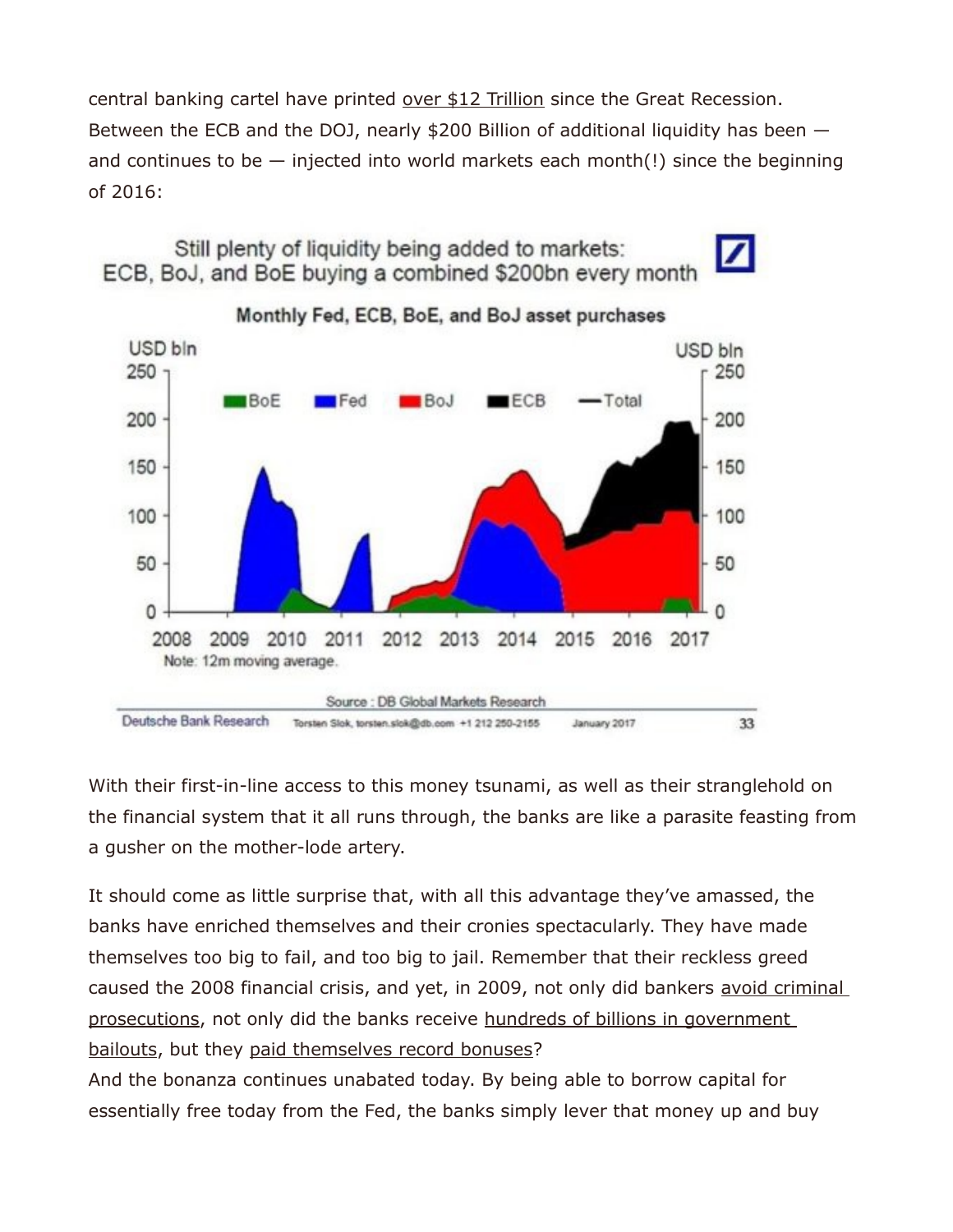Treasurys. Voila! Risk-free profits. That giveaway has been going on for years. Couple that with the banks' ability to push market prices around using their wide arsenal of unfair tactics — frontrunning, HFT spoofing and quote stuffing, stoprunning, insider knowledge, collusion, etc  $-$  the list is long. James Howard Kunstler is dead on we don't have a free market anymore. Instead, [we have rackets,](https://www.peakprosperity.com/podcast/100707/james-howard-kunstler-racketeering-ruining-us) run by racketeers. The rest of us are simply suckers to be fleeced. Nobel Prize-winning economist Angus Deaton recently agreed:

# *Income inequality is not killing capitalism in the United States, but rentseekers like the banking and the health-care sectors just might, said Nobelwinning economist Angus Deaton on Monday.*

*If an entrepreneur invents something on the order of another Facebook, Deaton said he has no problem with that person becoming wealthy.*

*"What is not OK is for rent-seekers to get rich," Deaton said in a luncheon speech to the National Association for Business Economics. Rent seekers lobby and persuade governments to give them special favors. Bankers during the financial crisis, and much of the health-care system, are two prime examples, Deaton said.*

*Rent-seeking not only does not generate new product, it actually slows down economic growth, Deaton said.*

*"All that talent is devoted to stealing things, instead of making things," he said.*

### [\(Source\)](https://www.marketwatch.com/story/nobel-economist-takes-aim-at-rent-seeking-banking-and-healthcare-industries-2017-03-06?siteid=rss)

As further proof, let's look at this data recently obtained by [Zero Hedge.](http://www.zerohedge.com/news/2017-03-01/jpmorgans-trading-desk-lost-money-just-two-days-past-4-years) In the past 4 years, JP Morgan's in-house trading group has had exactly 2 days of losses: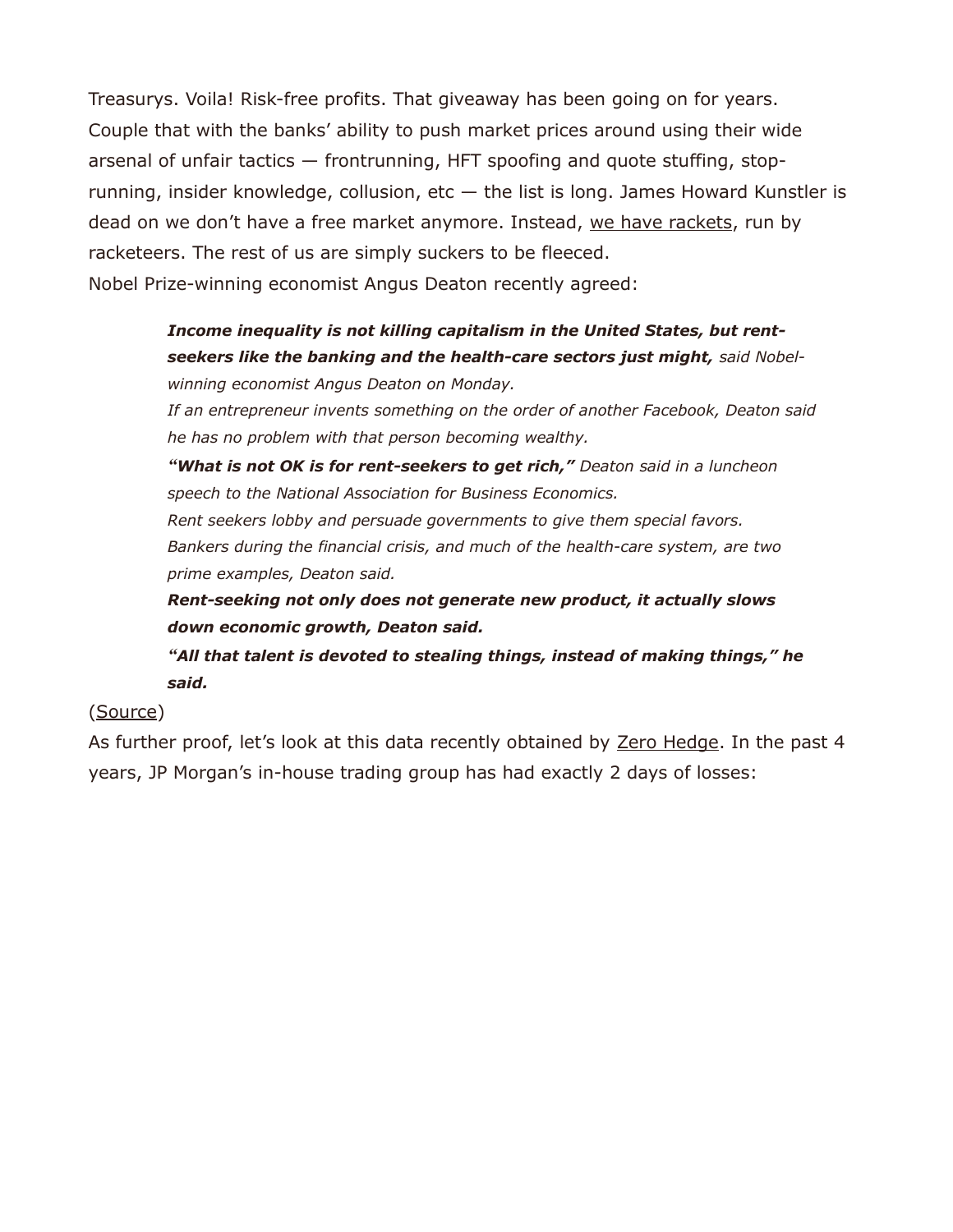#### **Markets**

2 Operating principles

Our Markets business is client-focused and flow-driven with strong financing and client solutions businesses



That's not trading. Trading involves uncertainty and risk. This situation has none. It's an extraction process  $-$  siphoning value from the market day after day with ironclad dependability.

And it's not just a few dollars here and there. In 2016, JP Morgan's daily average trading revenues were \$80 million. Per day! That's nearly \$20 billion for the year. So if not "trading", what should we call it when a bank can extract tens of billions of dollars a year from the markets, with no downside risk? "Sanctioned theft" sounds about right.

Because for every trade there is a buyer and a seller. If JP Morgan is the winner every day, who is losing? Turns out, it's the big pools of "dumb money" that don't have the cheat codes for the system the way the banks do. These are the pension funds, the index funds, the retirement accounts  $-$  the aggregated money of all the 'little people' out there. Little people who don't have visibility into how they're being constantly fleeced; nor do they have the agency to do anything about it even if they did.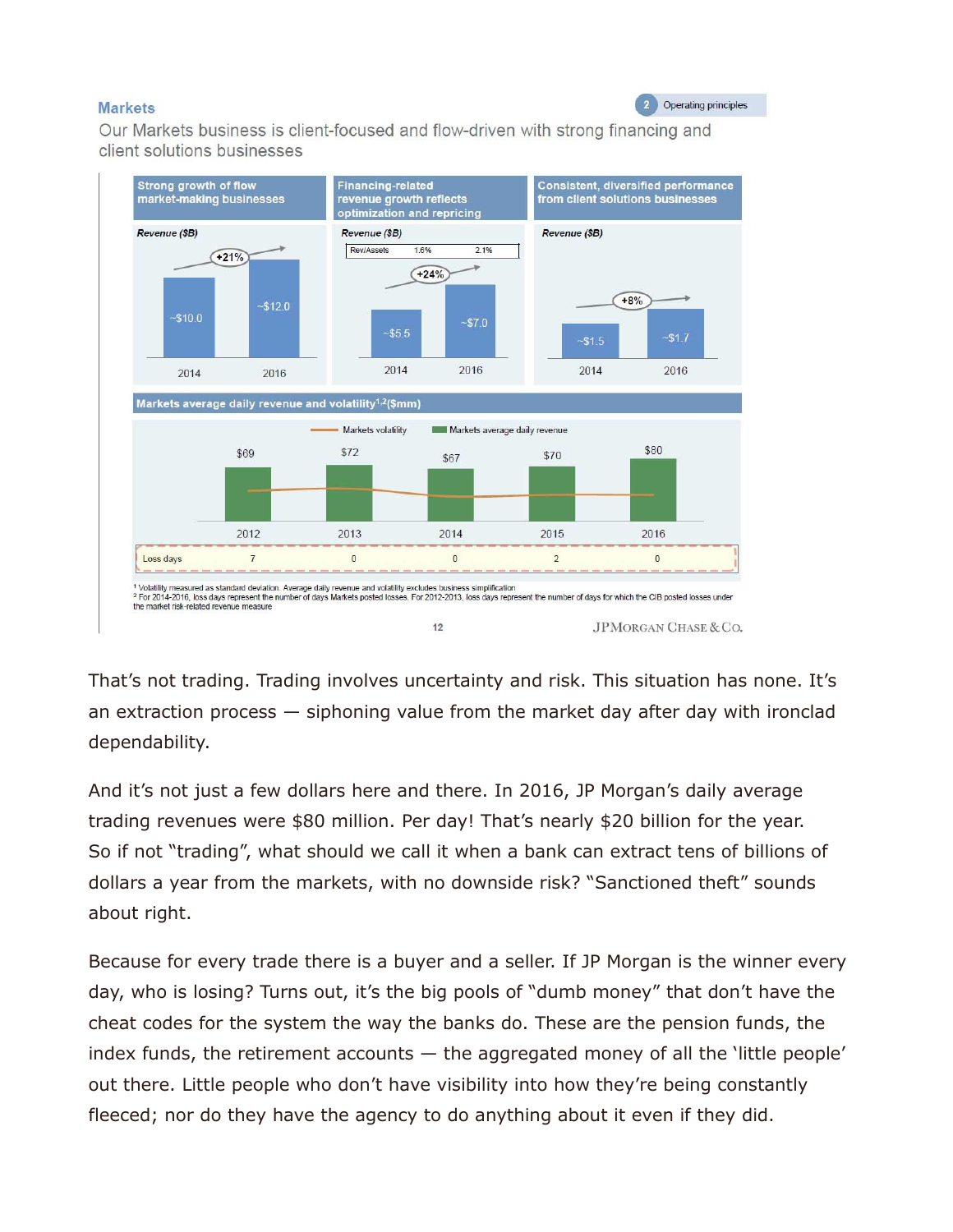So yeah, "theft" feels like a pretty accurate term.

And it has reached the point where the banks don't even care about hiding it anymore. If you had a nice inside racket going on, wouldn't you at least pretend to hide your advantage, to avoid drawing attention? Not the banks. They're either too proud or too obtuse to conceal it. Look at our string of perfect trading days! Look at our record bonuses!

These boasts fall on the ears of everyday Americans as the modern version of Let them eat cake!

And just like the out-of-touch French monarchs, the banks have positioned themselves as the enemy of the public. For as I claimed at the beginning of this article, a tremendous amount of the injustice in this country can be laid at the feet of the banks directly, or indirectly via the Federal Reserve.

Are you a senior who can't afford to retire because you can't live off your fixed-income savings? Thank the Fed's 0% interest rates for that.

Are you a millennial who can't afford to buy a home? Again, thank the Fed's policy of suppressing interest rates and thereby blowing another housing bubble.

Are you struggling to get out of poverty? Are you finding it hard to remain in the middle class? Whatever your income, are you having to work harder and harder to just stay in the same place? [See here](https://youtu.be/QPKKQnijnsM) how the Fed's money printing, and the banks' firstposition access to it, has created the most concentrated imbalance of wealth in our country's history:

Are you frustrated with how our lawmakers seem to serve corporations instead of the people? Listen to this mind-blowing podcast of how [gobs of lobbyist money,](https://www.thisamericanlife.org/radio-archives/episode/461/transcript) much of it provided by Wall Street, dictates how our politicians legislate:

### [\(Click here to launch podcast\)](https://www.thisamericanlife.org/radio-archives/episode/461/take-the-money-and-run-for-office)

Whether it's social equity, the security of your job or retirement, your day-to-day existence, or the fairness of the laws we live under — our fate is currently in the hands of the banks. And, of course, should their behavior trigger another meltdown of the global economy — something we warn about often here at PeakProsperity.com — we'll have them to thank for that, too.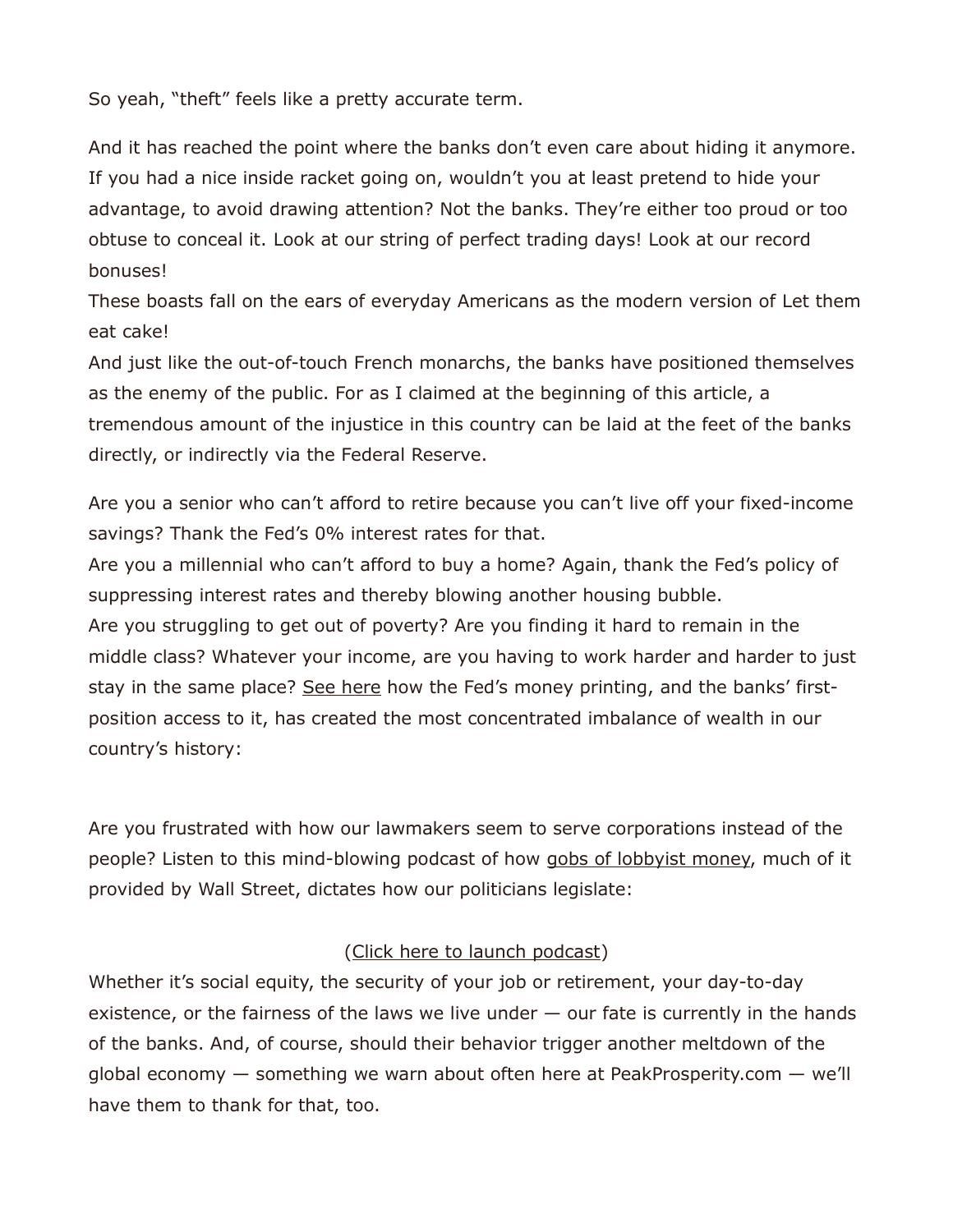Yes, the banks are going to keep writing the rules in their favor; and yes, there's little agency any of us has individually to do much about it. But as a society, we need to start addressing the dire situation we're in honestly and openly. By whatever path, we have granted the banks far too much control over our lives, and they are taking gross advantage of that. Exactly like a parasite, the banking system is siphoning off our wealth and limiting our freedoms and future prospects  $-$  all for the benefit of an elite few.

That's wrong. It's immoral. And it's Evil.

It's far beyond time to call a spade and spade. The path to change always begins with an accurate assessment of the problem. We need to start using accurate language  $$ like "evil" — when discussing the harm we're being subjected to. We need to make it clear to our elected officials and to our communities that we understand what the banks are doing and that we find it unacceptable.

We need to make the criticism specific and personal. To JP Morgan CEO Jamie Dimon. To Fed Chair Janet Yellen. We need to turn up the heat on the perpetrating decisionmakers so that the borg-like structure of the banking system no longer serves as a deflective shield to scrutiny and criticism. These people need to feel the disapproving stares when speaking to the public. They need to hear the disdainful boos, and see their faces on the protest signs and nightly media reports.

And if you yourself work in the financial system, I'll be blunt. You're part of the problem. Just like my former classmates, I'm sure you're a very nice person in many ways — but you're complicit in the banks' rapaciousness.

I know it's not pleasant to hear or admit. I worked for an investment bank for a few years early on in my career. I was part of the problem, too.

But we have a choice, both as individuals and as a society, to align our actions with our values. It's not always easy. And likely not as profitable if you indeed end up leaving the financial industry (as I can tell you from personal experience). But it's the only way we'll ultimately gain back control of our destiny.

Look, the banks' dominion is going to end one day. Either due to collapsing under the weight of the [stupendous amount of debt](https://www.peakprosperity.com/blog/107199/mother-all-financial-bubbles) they've helped laden our economy with or due to an uprising from the bottom 99% once it has become fully destitute. Neither